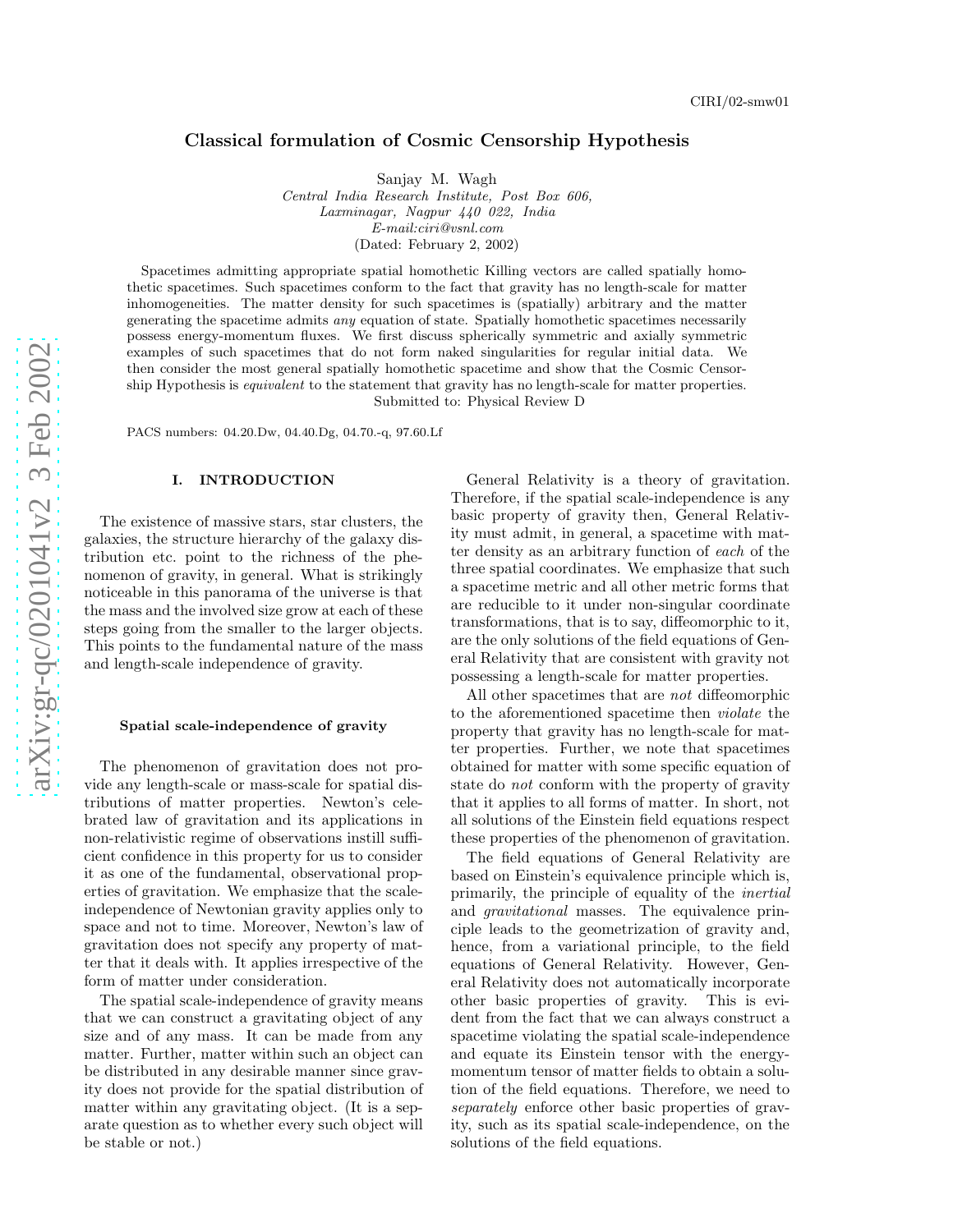<span id="page-1-0"></span>In general, a homothetic Killing vector captures [[1\]](#page-10-0) the notion of the scale-invariance. A spacetime that conforms to the spatial scale-invariance, to be called a spatially homothetic spacetime, is then required to admit an appropriate spatial homothetic Killing vector  $X$  satisfying

$$
\mathcal{L}_{\mathbf{X}}g_{ab} = 2 \Phi g_{ab} \tag{1}
$$

where  $\Phi$  is an arbitrary constant. We then expect spatially homothetic spacetimes to possess arbitrary spatial characteristics for matter. This is also the broadest (Lie) sense of the scale-invariance of the spacetime leading not only to the reduction of the Einstein field equations as partial differential equations to ordinary differential equations but leading also to their separation.

Further, in General Relativity, the newtonian notion of scale-invariance or self-similarity of a physical problem[[2\]](#page-10-0) can be generalized in different possible ways[[1\]](#page-10-0). The self-similarity of matter fields is that the physical quantities transform according to their respective dimensions. When matter fields exhibit this property of the scaleinvariance, a spatially homothetic spacetime admits, in addition to the spatial homothetic Killing vectors, other appropriate homothetic Killing vector(s) and, in this case, we call the spacetime a source self-similar spacetime.

In general, a spatially homothetic spacetime is not a source self-similar spacetime. It must be emphasized that the spatial homothety is the basic property of gravitation and the self-similarity of matter fields is an additional restriction on the spacetime geometry.

### Astrophysical considerations

A physically realistic gravitational collapse problem imagines matter, with regular initial data, collapsing under its self-gravity. The resultant compression of matter causes pressure to build-up in it. Further, matter compression generates heat and radiation because of either the onset of thermonuclear fusion reactions or other reasons. The radiation or heat then propagates through the space. The collapsing matter could stabilize to some size when its equation of state is such as to provide pressure support against gravity. If self-gravity dominates, the collapse continues to a spacetime singularity. The issue of Cosmic Censorship Hypothesis[[3\]](#page-10-0) relates to whether the singularity is visible to any observer or not, ie, whether it is naked or not.

Irrespective of what the central object is, matter in the surroundings will accrete onto it. The accreting matter may, initially, be dust in the far away regions. However, it gets compressed as it moves closer to the central object and pressure must build up in it. In many such situations, heat and radiation partly escape the system and partly

Therefore, any complete spacetime description of the collapse and accretion processes requires us to properly match different spacetimes of various such stages, during which the properties of matter are different from each other, to produce the final spacetime. Note that the final spacetime will have to be a solution of the Einstein field equations. (Note further that the equation of state at extremely high densities is not known.) In any case, the final spacetime description of the gravitational collapse and/or the accretion process must admit a changing equation of state for collapsing/accreting matter. Further, such a spacetime must also admit an energy or heat flux during late collapse or accretion stages. To accomplish this process of matching different such spacetimes is a herculean, if not impossible, task.

fall onto the central object together with the ac-

creting matter.

Hence, another approach to these problems is essential. We could then demand that a spacetime describing the collapse and/or the process of accretion in its totality admits any equation of state and appropriate energy-momentum fluxes. In other words, the spacetime geometry should be obtainable from considerations that do not involve the equation of state for the matter in the spacetime. Furthermore, these considerations should result in a spacetime admitting energy-momentum fluxes.

We now turn to precisely such considerations in General Relativity that involve the spatially homothetic spacetimes.

### II. SPHERICALLY SYMMETRIC SPACETIME

We begin here with a spherically symmetric example of a spatially homothetic spacetime. We impose [\[4](#page-10-0)] a spatial homothetic Killing vector

$$
(0, f(r, t), 0, 0) \tag{2}
$$

on a general spherically symmetric metric. This uniquely determines the spherically symmetric metric to that obtained in[[5\]](#page-10-0), namely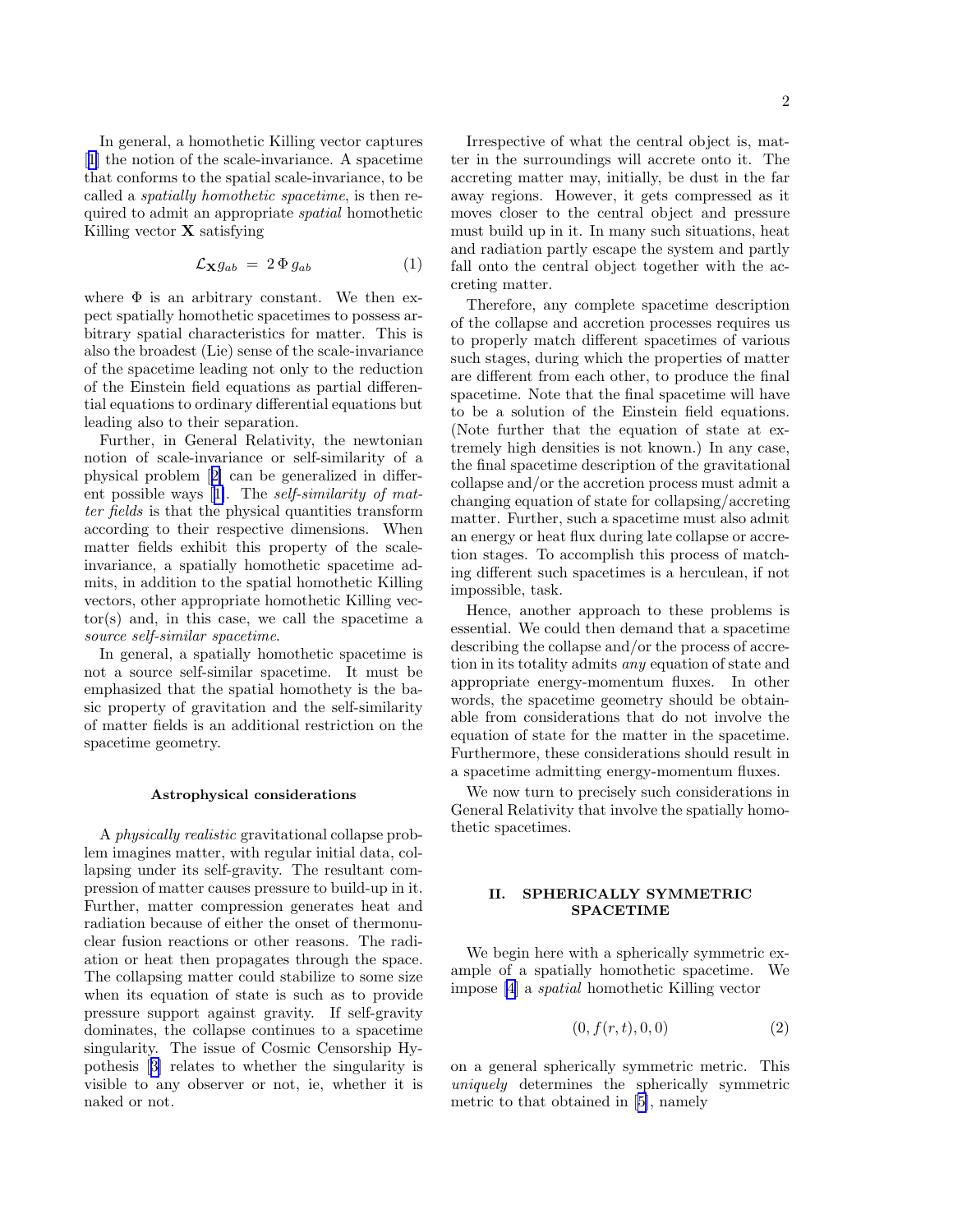$$
ds^{2} = -y^{2}(r) dt^{2} + \gamma^{2} (y')^{2} B^{2}(t) dr^{2} + y^{2}(r) Y^{2}(t) [d\theta^{2} + \sin^{2} \theta d\phi^{2}]
$$
 (3)

<span id="page-2-0"></span>with  $f(r, t) = y/(\gamma y')$ , a prime indicating a derivative with respect to r and  $\gamma$  being a constant. (We shall always absorb the temporal function in  $g_{tt}$  by suitable redefinition of the time coordinate. The coordinates are co-moving.)

The Einstein tensor for (3) has components

$$
G_{tt} = \frac{1}{Y^2} - \frac{1}{\gamma^2 B^2} + \frac{\dot{Y}^2}{Y} + 2\frac{\dot{B}\dot{Y}}{BY}
$$
(4)

$$
G_{rr} = \gamma^2 B^2 \left(\frac{y'}{y}\right)^2 \left[ -2\frac{\ddot{Y}}{Y} - \frac{\dot{Y}^2}{Y} + \frac{3}{\gamma^2 B^2} - \frac{1}{Y^2} \right]
$$
(5)

$$
G_{\theta\theta} = -Y\ddot{Y} - Y^2\frac{\ddot{B}}{B} - Y\frac{\dot{Y}\dot{B}}{B} + \frac{Y^2}{\gamma^2 B^2}
$$
\n(6)

$$
G_{\phi\phi} = \sin^2\theta \, G_{\theta\theta} \tag{7}
$$

$$
G_{tr} = 2\frac{\dot{B}y'}{By} \tag{8}
$$

Г

 $\Gamma$ 

 $\overline{\phantom{0}}$ 

Notice that the  $t - r$  component of the Einstein tensor is non-vanishing. Hence, matter in the spacetime could be imperfect or anisotropic indicating that its energy-momentum tensor could be

$$
{}^{I}T_{ab} = (p + \rho) U_a U_b + p g_{ab} + q_a U_b + q_b U_a - 2 \eta \sigma_{ab}
$$
\n(9)

$$
{}^{A}T_{ab} = \rho U_a U_b + p_{||} n_a n_b + p_{\perp} P_{ab} \tag{10}
$$

where  $U^a$  is the matter 4-velocity,  $q^a$  is the heatflux 4-vector relative to  $U^a$ ,  $\eta$  is the shear-viscosity coefficient,  $\sigma_{ab}$  is the shear tensor,  $n^a$  is a unit spacelike 4-vector orthogonal to  $U^a$ ,  $P_{ab}$  is the projection tensor onto the two-plane orthogonal to  $U^a$ and  $n^a$ ,  $p_{\parallel}$  denotes pressure parallel to and  $p_{\perp}$  de-

notes pressure perpendicular to  $n^a$ . Also, p is the isotropic pressure and  $\rho$  is the energy density. Note that the shear tensor is trace-free. We will represent by  $\sigma$  the shear-scalar that is given by  $\sqrt{6} \sigma$ 

Now, the Einstein field equations with imperfect matter yield for (3)

$$
\rho = \frac{1}{y^2} \left( \frac{\dot{Y}^2}{Y^2} + 2 \frac{\dot{B}}{B} \frac{\dot{Y}}{Y} + \frac{1}{Y^2} - \frac{1}{\gamma^2 B^2} \right)
$$
(11)

$$
2\frac{\ddot{Y}}{Y} + \frac{\ddot{B}}{B} = \frac{2}{\gamma^2 B^2} - \frac{y^2}{2} (\rho + 3p) \tag{12}
$$

$$
3(2\,\eta)\,\sigma\ =\ \frac{1}{y^2}\left(\frac{\ddot{B}}{B}\ -\ \frac{\ddot{Y}}{Y}\ +\ \frac{\dot{B}\dot{Y}}{BY}\ -\ \frac{\dot{Y}^2}{Y^2}\ +\ \frac{2}{\gamma^2B^2}\ -\ \frac{1}{Y^2}\right) \tag{13}
$$

$$
q = -\frac{2B}{y^2 \gamma^2 y' B^3} \tag{14}
$$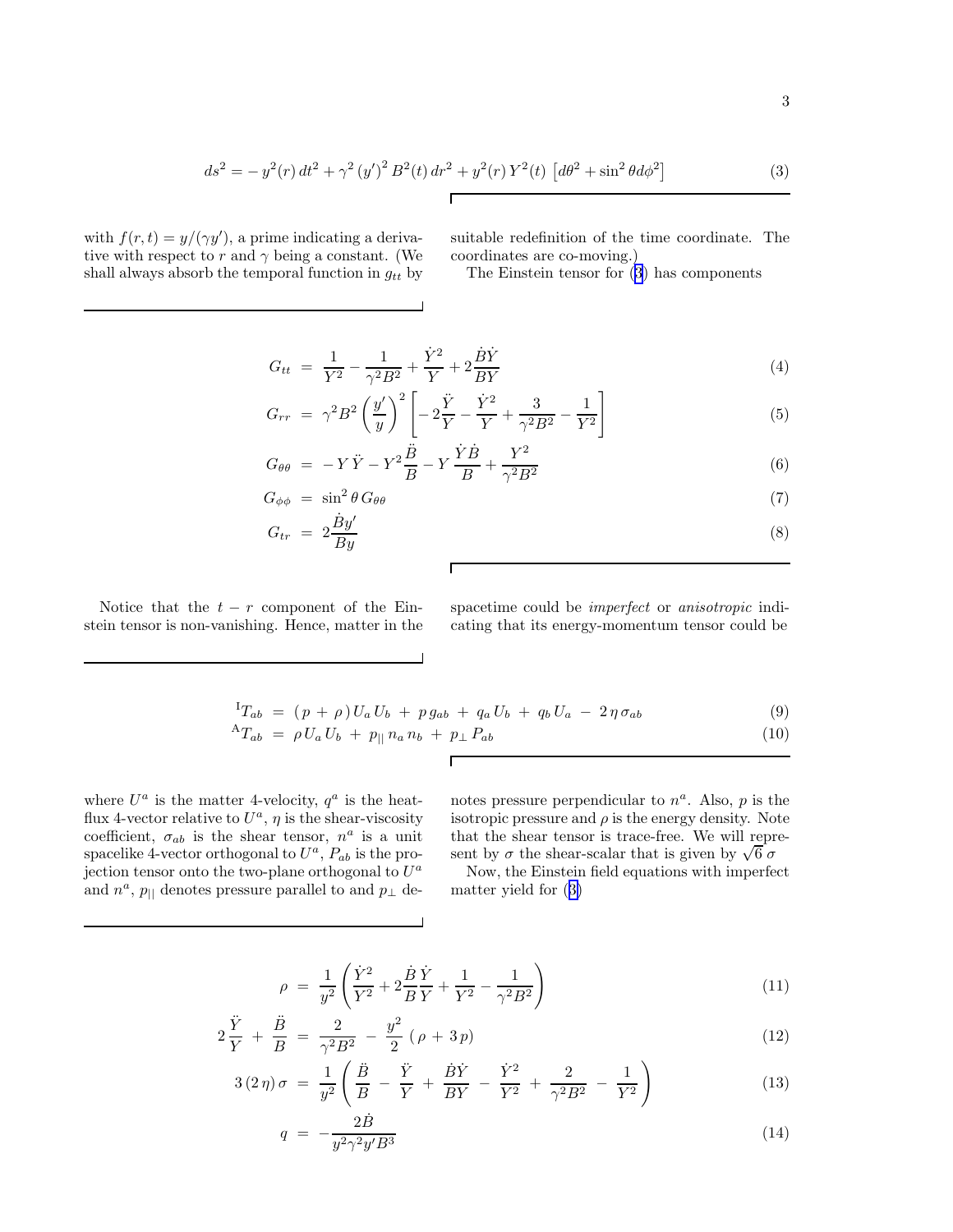4

<span id="page-3-0"></span>where  $q^a = (0, q, 0, 0)$  is the radial heat-flux vector. The radial function  $y(r)$  is not determined by the field equations and the temporal functions  $B(t)$  and  $Y(t)$  get determined by the properties of matter such as its equation of state.

The spacetime of([3\)](#page-2-0) conforms with the general requirements of a physical collapse then. Consequently, the fate of spherical collapse, ie, whether the collapse results in a black hole or a naked singularity, can be explored using([3\)](#page-2-0).

The spacetime singularity can result from either  $y(r) = 0$  for some r and/or the temporal functions  $B(t)$ ,  $Y(t)$  being zero for some  $t = t_o$  in [\(3](#page-2-0)).

### Absence of naked singularities

The radial null cone equation for([3\)](#page-2-0) is

$$
\frac{dt}{dr} = \pm \gamma \frac{1}{y} \left(\frac{dy}{dr}\right) B(t) \tag{15}
$$

and that it is non-singular for any nowherevanishing function  $y(r)$ .

Hence, there does not exist an out-going null tangent at the spacetime singularity that results from purely temporal evolution of these spacetimes if,initially,  $y(r) \neq 0$  for all r. From ([11\)](#page-2-0) it requires the density to be spatially non-singular always.

However, it is usual [\[6](#page-10-0)] to enforce on self-similar, spherically symmetric spacetimes, the form

$$
\tilde{X}_a = (T, R, 0, 0) \tag{16}
$$

for the homothetic Killing vector. But, in[[7\]](#page-10-0) we showed that, for spherically symmetric spacetimes, this form (16) of the homothetic Killing vector is too restrictive and obscures important information about the properties of such spacetimes, for example, the existence of naked singularities. This is understandable since the Killing vector [\(2](#page-1-0)) corresponds to the *simultaneous* scale-invariance of the spacetime in  $T$  and  $R$  in the sense of Lie.

We emphasize that, for spherical symmetry, the appropriate form is [\(2](#page-1-0)) since it corresponds only to the radial scale-invariance of the spacetime in thesense of Lie. However,  $(2)$  $(2)$  is equivalent to  $(16)$ under the transformation

$$
R = l(t) \exp\left(\int f^{-1} dr\right) \tag{17}
$$

$$
T = k(t) \exp\left(\int f^{-1} dr\right) \tag{18}
$$

Of course, the transformed metric can always be made diagonal in  $R$  and  $T$  coordinates. The imposition of the homothetic Killing vector (16) on a spherically symmetric spacetime is over-restrictive and is not demanded by any basic property of gravitation. It should be noted that spacetimes admitting (16) are included in [\(3](#page-2-0)) when the transformations (17) and (18) are non-singular. This simply relates to the coordinate freedom in General Relativity. Naked singularities of spacetimes obtained by enforcing only (16) are then the artefact of the singular transformations (17) and (18) in some appropriate sense.

### Black hole as infinite red-shift surface

Moreover, a black hole forms[[8\]](#page-10-0) in the spacetime of([3\)](#page-2-0) only as an infinite red-shift surface and not as a null hyper-surface. This is easily seen by noticing that  $g_{tt} = -y^2$  is non-vanishing at all r for nowhere vanishing radial function  $y(r)$ . No spatially finite null hyper-surface then exists with [\(3](#page-2-0)).

That the infinite red-shift surface forms in([3\)](#page-2-0) follows from the vanishing expansion of the radially outgoing null vector

$$
\ell^a \partial_a = \frac{1}{y} \frac{\partial}{\partial t} + \frac{1}{\gamma y' B} \frac{\partial}{\partial r} \tag{19}
$$

of [\(3](#page-2-0)). The zero-expansion of (19) yields a condition only on the temporal metric functions as

$$
\frac{\dot{B}}{B} + 2\frac{\dot{Y}}{Y} = -\frac{3}{\gamma B} \tag{20}
$$

When this condition is reached during the gravitational collapse, light and, with it, matter trapping occurs. It is only at some "instant" of the co-moving time that the curvature becomes strong enough to trap light and matter. The condition (20) determines this instant of the co-moving time.

The four-velocity of the matter fluid with respect to the co-moving observer is:

$$
U^a = (U^t, U^r, 0, 0) \tag{21}
$$

Defining then the radial velocity of matter with respect to the co-moving observer as

$$
V_r \equiv U^r / U^t \tag{22}
$$

we then obtain from the metric([3\)](#page-2-0):

$$
U^{a} = \frac{1}{y\sqrt{\Delta}} (1, V_{r}, 0, 0) \qquad (23)
$$

$$
\Delta = 1 - \gamma^2 \left(\frac{y'}{y}\right)^2 B^2 V_r^2 \qquad (24)
$$

Now, if  $d\tau_{CM}$  is a small time duration for the comoving observer and if  $d\tau_{RF}$  is the corresponding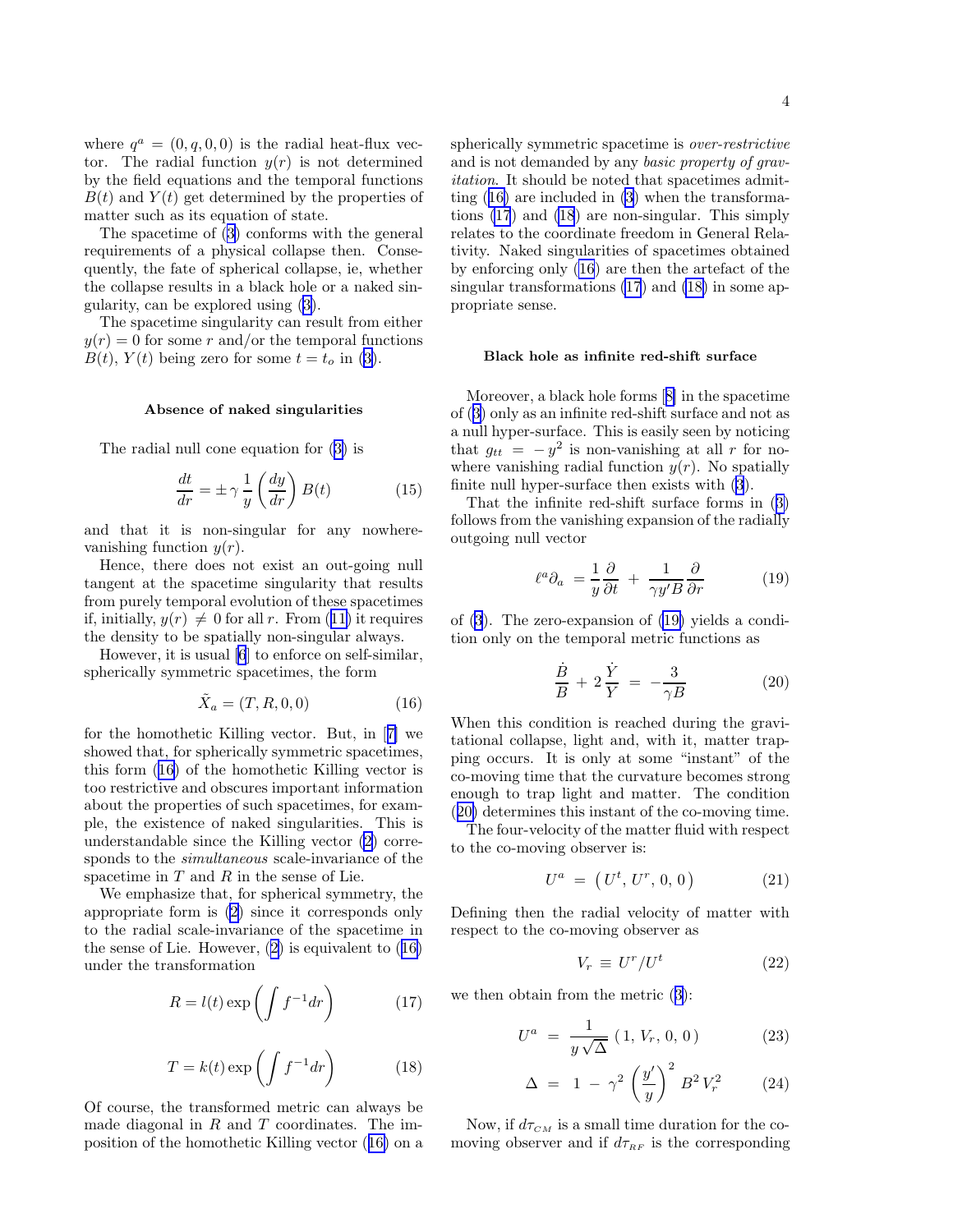<span id="page-4-0"></span>time duration for the observer in the rest frame of matter, then we have

$$
d\tau_{\scriptscriptstyle CM} \ = \ \frac{d\tau_{\scriptscriptstyle RF}}{\sqrt{\Delta}} \tag{25}
$$

Therefore, the co-moving observer waits for an infinite period of its time to receive a signal from the rest-frame observer when  $\Delta = 0$ . Equation (25) is also the red-shift formula. Clearly, therefore,  $\Delta = 0$  is the *infinite red-shift surface*.

Of course, the infinite red-shift surface separates the spacetime of [\(3](#page-2-0)) into two regions - one that can communicate to the far away zone and the black hole region that cannot. The inside and outside of the infinite red-shift surface are then causally disconnected regions of the spacetime of [\(3](#page-2-0)).

We have then the following possibilities

$$
(\Delta > 0) \qquad |\gamma(y') B V_r| < y \qquad (26)
$$
\n
$$
(\Delta = 0) \qquad |\gamma(y') B V_r| = y \qquad (27)
$$

 $(\Delta < 0)$  | $\gamma(y')$   $BV_r$ | > y (28)

Matter with an initial density distribution determined by  $y(r)$  begins to collapse under the con-

dition (26) with initial velocity  $V_{r,ini}$  and initial heat flux, determined by  $B(t_o)$ . The in-fall velocity of matter and heat flux grow as matter collapse progresses. Matter properties decide whether the collapse becomes unstoppable or not. Then, in any unstoppable collapse, matter reaches the black hole region of  $(27)$  and  $(28)$  when condition  $(20)$  is reached.

## III. AXISYMMETRIC SPACETIME

Encouraged by the example [\[9, 10](#page-10-0), [11\]](#page-10-0) in spherical symmetry, we then considered[[12\]](#page-10-0) the implications of such a requirement of homothety for axially symmetric spacetimes.

In axial symmetry we have two spatial variables which can be expected to behave in a homothetic manner, viz.  $r$  and  $z$ . In other words, we expect the spacetime to admit arbitrary functions of  $r$  and z determining the matter characteristics of axially symmetric spacetimes. We then consider the axisymmetric metric

$$
ds^{2} = -\bar{A}^{2}(t, r, z)dt^{2} + \bar{C}^{2}(t, r, z)dr^{2} + \bar{D}^{2}(t, r, z)dz^{2} + \bar{B}^{2}(t, r, z)d\phi^{2}
$$
\n(29)

Г

and, guided by our previous considerations[[4\]](#page-10-0), impose the existence of two independent homothetic Killing vectors of the form

$$
H_r = (0, f(r), 0, 0) \tag{30}
$$

$$
H_z = (0, 0, g(z), 0) \tag{31}
$$

on 
$$
(29)
$$
. The imposition of  $(30)$  and  $(31)$  reduces the metric  $(29)$  uniquely to

$$
ds^{2} = - Z^{2}(z) y^{2}(r) dt^{2} + \gamma_{1}^{2} Z^{2}(z) C^{2}(t) (y')^{2} dr^{2}
$$
  
+ 
$$
\gamma_{2}^{2} D^{2}(t) y^{2}(r) (\tilde{Z})^{2} dz^{2} + Z^{2}(z) y^{2}(r) B^{2}(t) d\phi^{2}
$$
 (32)

Г

where  $\gamma$  s are constants,  $f(r) = y(r)/(\gamma_1 y')$  and  $g(z) = Z(z)/(\gamma_2 \tilde{Z})$ , an overhead prime denotes differentiation with respect to  $r$  and an overhead tilde denotes differentiation with respect to z.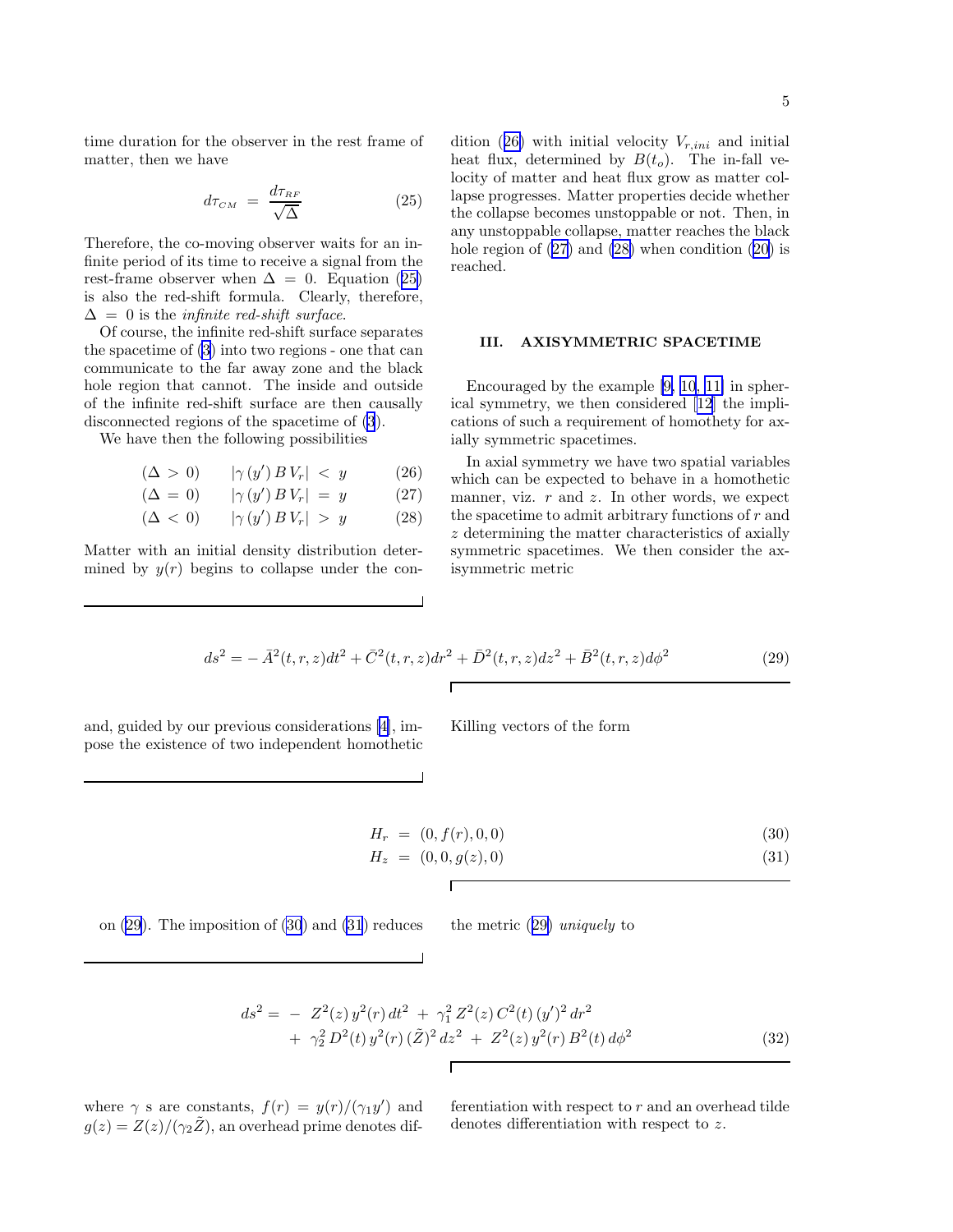$$
G_{tt} = -\frac{1}{\gamma_2^2 D^2} - \frac{1}{\gamma_1^2 C^2} + \frac{\dot{C}\dot{D}}{CD} + \frac{\dot{B}\dot{D}}{BD} + \frac{\dot{B}\dot{C}}{BC}
$$
(33)

$$
G_{rr} = \gamma_1^2 C^2 \left(\frac{y'}{y}\right) \left[ -\frac{\ddot{D}}{D} - \frac{\ddot{B}}{B} - \frac{\dot{B}\dot{D}}{BD} + \frac{3}{\gamma_1^2 C^2} + \frac{1}{\gamma_2^2 D^2} \right]
$$
(34)

$$
G_{zz} = \gamma_2^2 D^2 \left(\frac{\tilde{Z}}{Z}\right) \left[ -\frac{\ddot{C}}{C} - \frac{\ddot{B}}{B} - \frac{\dot{B}\dot{C}}{BC} + \frac{3}{\gamma_2^2 D^2} + \frac{1}{\gamma_1^2 C^2} \right]
$$
(35)

$$
G_{\phi\phi} = B^2 \left[ -\frac{\ddot{D}}{D} - \frac{\ddot{C}}{C} - \frac{\dot{C}\dot{D}}{CD} + \frac{1}{\gamma_2^2 D^2} + \frac{1}{\gamma_1^2 C^2} \right]
$$
(36)

$$
G_{tr} = 2 \frac{\dot{C}y'}{Cy} \tag{37}
$$

$$
G_{tz} = 2\frac{\dot{D}\tilde{Z}}{DZ} \tag{38}
$$

$$
G_{rz} = 2\frac{\tilde{Z}y'}{Zy} \tag{39}
$$

where an overhead dot denotes a time derivative. It is clear from the above that the spacetime necessarily possesses energy and momentum fluxes. The matter in the spacetime is imperfect.

This is interesting in its own right. Any massparticle of an axisymmetric body has a Newtonian gravitational force directed along the line joining it to the origin. This force, which is unbalanced during the collapse, has generally non-vanishing components along  $r$  and  $z$  axes. Hence, a non-static axisymmetric spacetime of [\(32](#page-4-0)) will necessarily possess appropriate energy-momentum fluxes!

The coordinates  $(t, r, z, \phi)$  are co-moving. The matter 4-velocity, in general, will have all the four components, ie,  $U^a = (U^t, U^r, U^z, U^{\phi}).$ 

Inthe case that  $U^{\phi} = 0$ , the spacetime of ([32\)](#page-4-0) describes any non-rotating, axisymmetric matter configuration, in particular, a cigar configuration. In the case that  $U^{\phi} \neq 0$ , the spacetime of metric [\(32](#page-4-0)) describes rotating matter configurations. In other words, it represents the "internal" Kerr spacetimes that are also axisymmetric in nature. (It is also clear that non-static "internal" Kerr spacetimes cannot admit any perfect fluid matter since axisymmetry requires the existence of appropriate energy-momentum fluxes in such spacetimes as is evident from the earlier discussion.)

The spacetime([32\)](#page-4-0) has a singularity when either  $C(t) = 0$  or  $D(t) = 0$  for some t or when  $y(r) = 0$ for some r and/or  $Z(z) = 0$  for some z.

Moreover,from  $(32)$  $(32)$ , the r and z null cone equations are

$$
\frac{dt}{dr} = \pm \gamma_1 \frac{y'}{y} C(t) \tag{40}
$$

$$
\frac{dt}{dz} = \pm \gamma_2 \frac{\tilde{Z}}{Z} D(t) \tag{41}
$$

and these are non-singular for nowhere-vanishing functions  $y(r)$  and  $Z(z)$ . Hence, there does not exist an out-going null tangent at the spacetime singularity when  $y(r) \neq 0$  and  $Z(z) \neq 0$ . Hence, the singularities of these axisymmetric spacetimes are not naked with these restrictions on the spatial functions.

We note that the nowhere-vanishing of  $y(r)$ and  $Z(z)$  means that the density is initially nonsingular. Moreover, it is also clear that the spacetime of [\(32](#page-4-0)) will allow an arbitrary density profile in  $r$  and  $z$  since the field equations do not determine these spatial functions. Further, it is also seen that the spacetime of [\(32\)](#page-4-0) admits any equation of state for the matter in the spacetime and that the properties of matter in the spacetime determine the temporal metric functions. Hence, on the basis of arguments similar in nature to the spherically symmetric case, only a black hole as an infinite red-shift surface forms in the axisymmetric collapse of regular matter distributions in [\(32\)](#page-4-0).

We also note that the energy-momentum tensor of the imperfect matter in the spacetime can con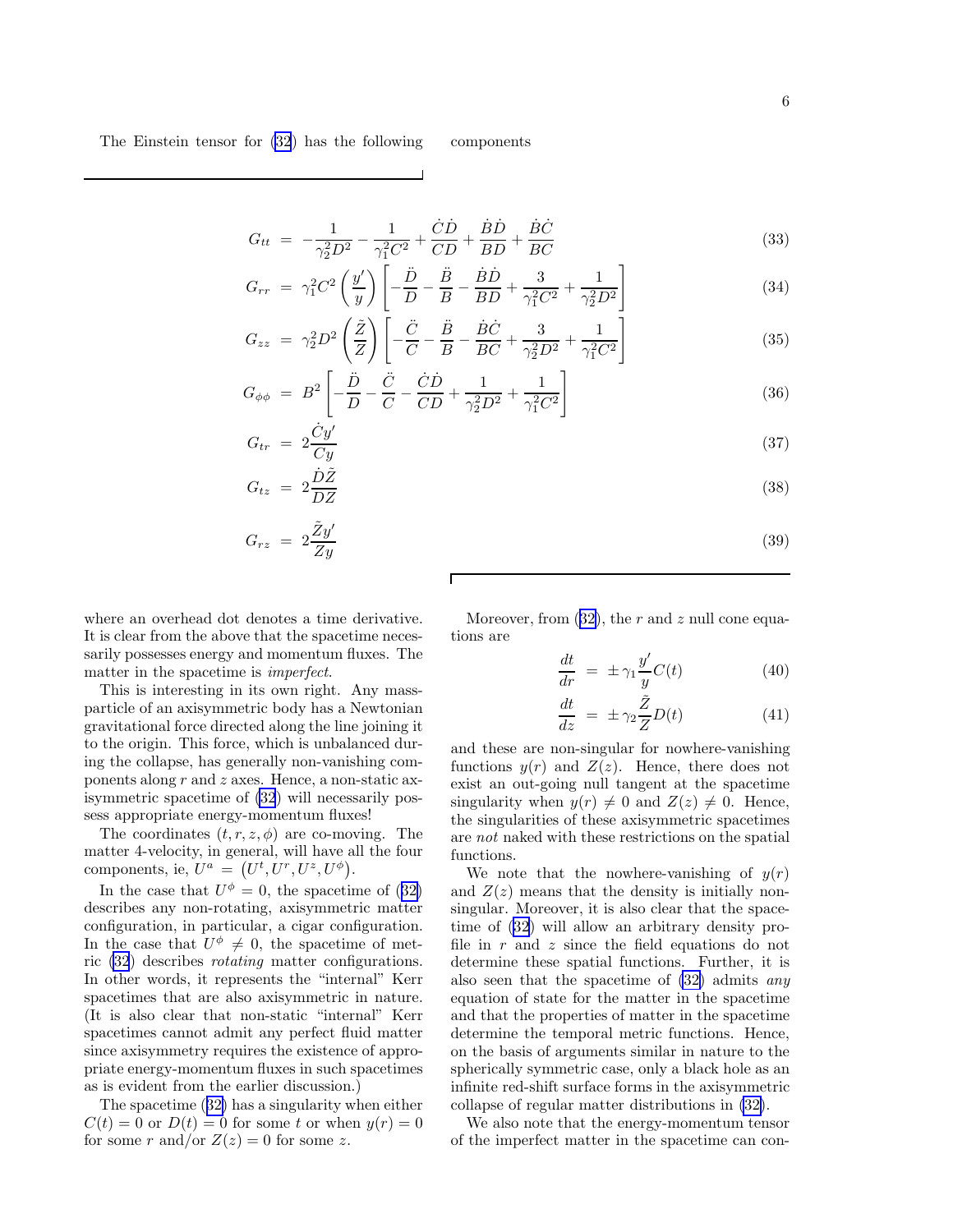<span id="page-6-0"></span>tain contributions from the presence of electromagnetic fields in the matter. (That is why we listed only the Einstein tensor above.) The spacetime of ([32\)](#page-4-0) can then be used to describe the process of accretion of matter onto a rotating black hole. In this context, we note that the temporal behavior of the spacetime is all that is determinable from the properties of matter including those of the electromagnetic fields in the spacetime.

## IV. MOST GENERAL, SPATIALLY HOMOTHETIC SPACETIME

In general, we then demand that the spacetime admitting no special symmetries, that is no proper Killing vectors, admits three independent homothetic Killing vectors corresponding to the three dimensions for which gravity provides no lengthscale for matter inhomogeneities. Such a metric,

from the broadest (Lie) sense, admits three functions  $X(x)$ ,  $Y(y)$ ,  $Z(z)$  of three space variables, conveniently called here,  $x, y, z$ , each being a function of only one variable.

Based on the above considerations, we then demand that there exist three independent spatial homothetic Killing vectors

$$
H_1 = (0, f(x), 0, 0) \tag{42}
$$

$$
H_2 = (0, 0, g(y), 0) \tag{43}
$$

$$
H_3 = (0, 0, 0, h(z)) \tag{44}
$$

for the general spacetime metric

$$
ds^2 = g_{ab} dx^a dx^b \tag{45}
$$

with  $g_{ab}$  being functions of the coordinates  $(t, x, y, z)$ . Then, the spacetime metric is, uniquely, the following

$$
ds^{2} = -X^{2}(x)Y^{2}(y)Z^{2}(z)dt^{2} + \gamma_{1}^{2} \left(\frac{dX}{dx}\right)^{2} Y^{2}(y)Z^{2}(z)A^{2}(t)dx^{2}
$$

$$
+ \gamma_{2}^{2} X^{2}(x) \left(\frac{dY}{dy}\right)^{2} Z^{2}(z)B^{2}(t)dy^{2} + \gamma_{3}^{2} X^{2}(x)Y^{2}(y) \left(\frac{dZ}{dz}\right)^{2} C^{2}(t)dx^{2}
$$
(46)

Г

This is the most general spacetime compatible with gravity not possessing any length-scale for matter inhomogeneities in its diagonal form.

The coordinates  $(t, x, y, z)$  in which (46) is separable are co-moving. Hence, the matter 4-velocity

is  $U^a = (U^t, U^x, U^y, U^z)$  with all the components non-vanishing in general. Then, using, for example, the software SHEEP, it is easy to see that the Einstein tensor has appropriate components

$$
G_{tt} = -\frac{1}{\gamma_1^2 A^2} - \frac{1}{\gamma_2^2 B^2} - \frac{1}{\gamma_3^2 C^2} + \frac{\dot{A}\dot{B}}{AB} + \frac{\dot{A}\dot{C}}{AC} + \frac{\dot{B}\dot{C}}{BC}
$$
(47)

$$
G_{xx} = \gamma_1^2 A^2 \left(\frac{L_{,x}}{L}\right)^2 \left[ -\frac{\ddot{B}}{B} - \frac{\ddot{C}}{C} - \frac{\dot{B}\dot{C}}{BC} + \frac{3}{\gamma_1^2 A^2} + \frac{1}{\gamma_2^2 B^2} + \frac{1}{\gamma_3^2 C^2} \right]
$$
(48)

$$
G_{yy} = \gamma_2^2 B^2 \left(\frac{M_{,y}}{M}\right)^2 \left[ -\frac{\ddot{A}}{A} - \frac{\ddot{C}}{C} - \frac{\dot{A}\dot{C}}{AC} + \frac{3}{\gamma_2^2 B^2} + \frac{1}{\gamma_1^2 A^2} + \frac{1}{\gamma_3^2 C^2} \right]
$$
(49)

$$
G_{zz} = \gamma_3^2 C^2 \left(\frac{N_{,z}}{N}\right)^2 \left[ -\frac{\ddot{A}}{A} - \frac{\ddot{B}}{B} - \frac{\dot{A}\dot{B}}{AB} + \frac{3}{\gamma_3^2 C^2} + \frac{1}{\gamma_1^2 A^2} + \frac{1}{\gamma_2^2 B^2} \right]
$$
(50)

$$
G_{tx} = 2\frac{\dot{A}L_{,x}}{AL} \tag{51}
$$

$$
G_{ty} = 2\frac{\dot{B}M_{,y}}{BM} \tag{52}
$$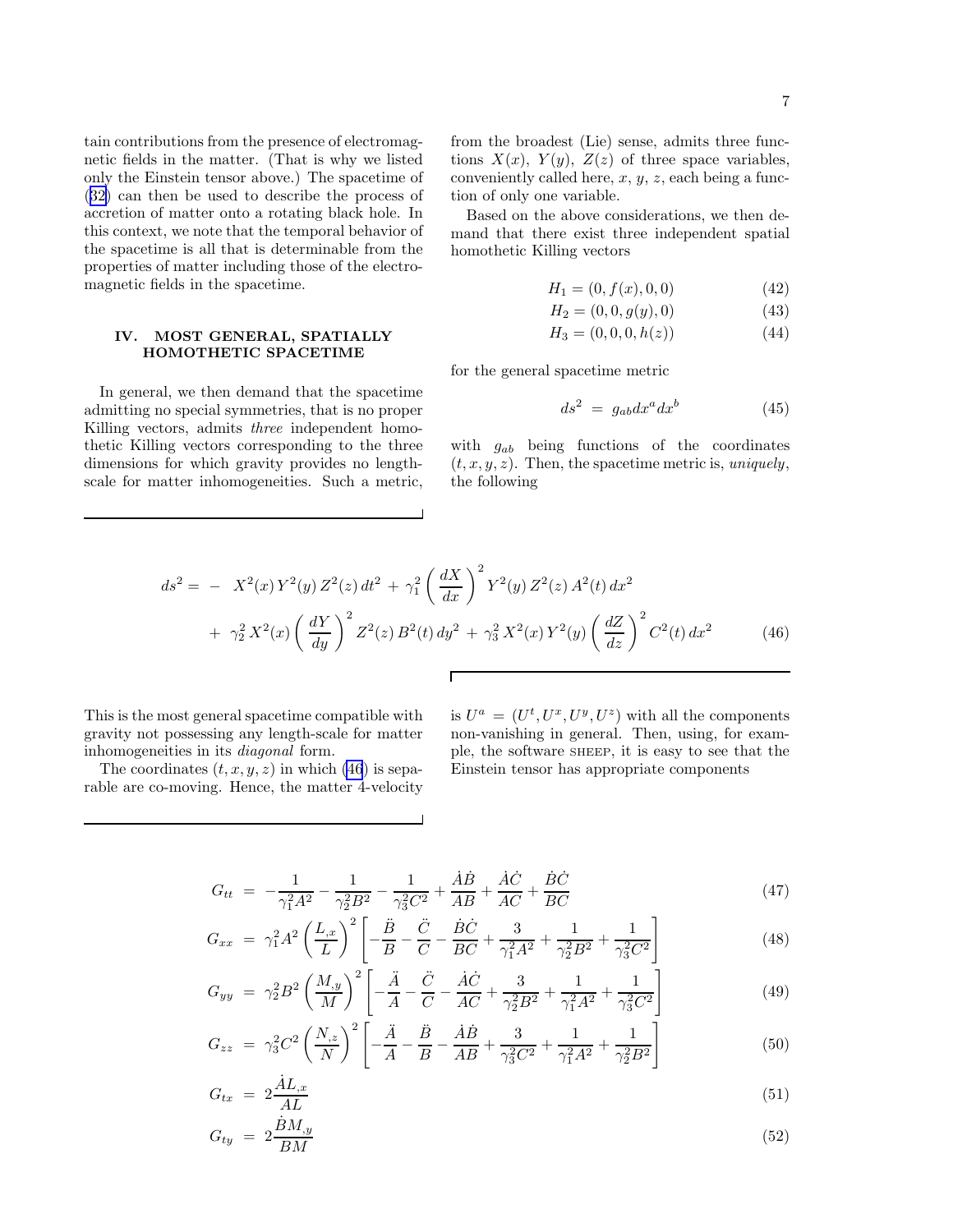8

$$
G_{tz} = 2\frac{\dot{C}N_{,z}}{CN} \tag{53}
$$

$$
(54)
$$

- (55)
	- (56)

corresponding to expected non-vanishing energymomentum fluxes.

 $G_{xy} = 2 \frac{L_{,x} M_{,y}}{L_{,M}}$ 

 $G_{xz} = 2\frac{L_{,x}N_{,z}}{LN}$ 

 $G_{yz} = 2 \frac{M_{,y} N_{,z}}{MN}$ 

LM

LN

MN

It is then easy to see that the field equations do not determine the spatial functions  $X(x)$ ,  $Y(y)$ ,  $Z(z)$ . Further, the density is initially nonsingular for nowhere-vanishing spatial functions  $X(x)$ ,  $Y(y)$ ,  $Z(z)$ . Moreover, the temporal functions  $A(t)$ ,  $B(t)$ ,  $C(t)$  get determined only from the properties of matter generating the spacetime.

From arguments similar to those considered earlier for spherically and axially symmetric spacetimes, it then follows that the spacetime singularity, which results from the vanishing of only the temporal function(s)  $A(t)$ ,  $B(t)$ ,  $C(t)$ , is not locally naked for nowhere-vanishing spatial functions  $X(x)$ ,  $Y(y)$ ,  $Z(z)$ . Hence, the most general spatially homothetic spacetime,([46\)](#page-6-0), does not result to a naked singularity in the gravitational collapse of matter with initially non-singular properties. A black hole then always results in the gravitational collapse of matter fields with non-singular spatial properties in [\(46](#page-6-0)).

## Semi-stable objects

We note that a collapsing object could stabilize, for some co-moving time, by the switching on of some forces opposing gravity. Stable such objects correspond to static spacetimes. Then, by considering temporal functions of the spatially homotheticspacetimes, namely, eqs.  $(3)$  $(3)$ ,  $(32)$  $(32)$  and  $(46)$ , appearing in the energy fluxes to be constants, we could obtain the spacetimes of stabilized objects with corresponding symmetries. However, these are everywhere static spacetimes and, hence, not realistic and not interesting.

When the equation of state of matter in a spatially homothetic, non-static spacetime approximates to that of the corresponding static spacetime during the collapse, we may obtain a semistabilized object within these solutions. For such semi-stable objects, we have, in general, nonvanishing heat generation in the matter. Such objects may remain "stable" for a long duration of the co-moving time but may, eventually, collapse due to accretion of matter onto them.

In general, matter collapse may begin as dust but pressure must build up, nucleosynthesis may commence to produce heat and may result in a semi-stabilized object like a star. The star may explode to shed some mass or may collapse under its self-gravity. A black hole as an infinite red-shift surface but not as a null hyper-surface forms in the unstoppable collapse and may accrete matter in its surroundings. The spatially homothetic spacetimes accommodate these features. Their temporal behavior is determined by the properties of matter such as its equation of state.

### Machian nature of([46](#page-6-0))

Mach's principle is the hypothesis of the relativity of inertia. In a machian theory, the inertia of a body gets determined by the presence of all other bodies in the universe.

Mach's principle states that the inertia of a particle of matter is the result of its interaction with all other particles in the universe. Consequently, there must be energy density of matter "everywhere" in a machian universe. This can be interpreted to mean that we can assemble "masses" to produce another "mass" and that the process of this building up of mass cannot be terminated in space. This is, then, recognized as the principle of the mass-scale and/or spatial scale invariance of the theory of gravity. Therefore, the spatial scaleindependence of gravity is (one of) the direct implications of Mach's hypothesis of the relativity of inertia. Then, we emphasize that the spacetime of ([46\)](#page-6-0) is also Machian[[13\]](#page-10-0).

### V. DISCUSSION

Gravity does not provide any length-scale for matter properties. This requirement, through spatially homothetic spacetime of [\(46](#page-6-0)), is then sufficient to ensure that the spacetime singularities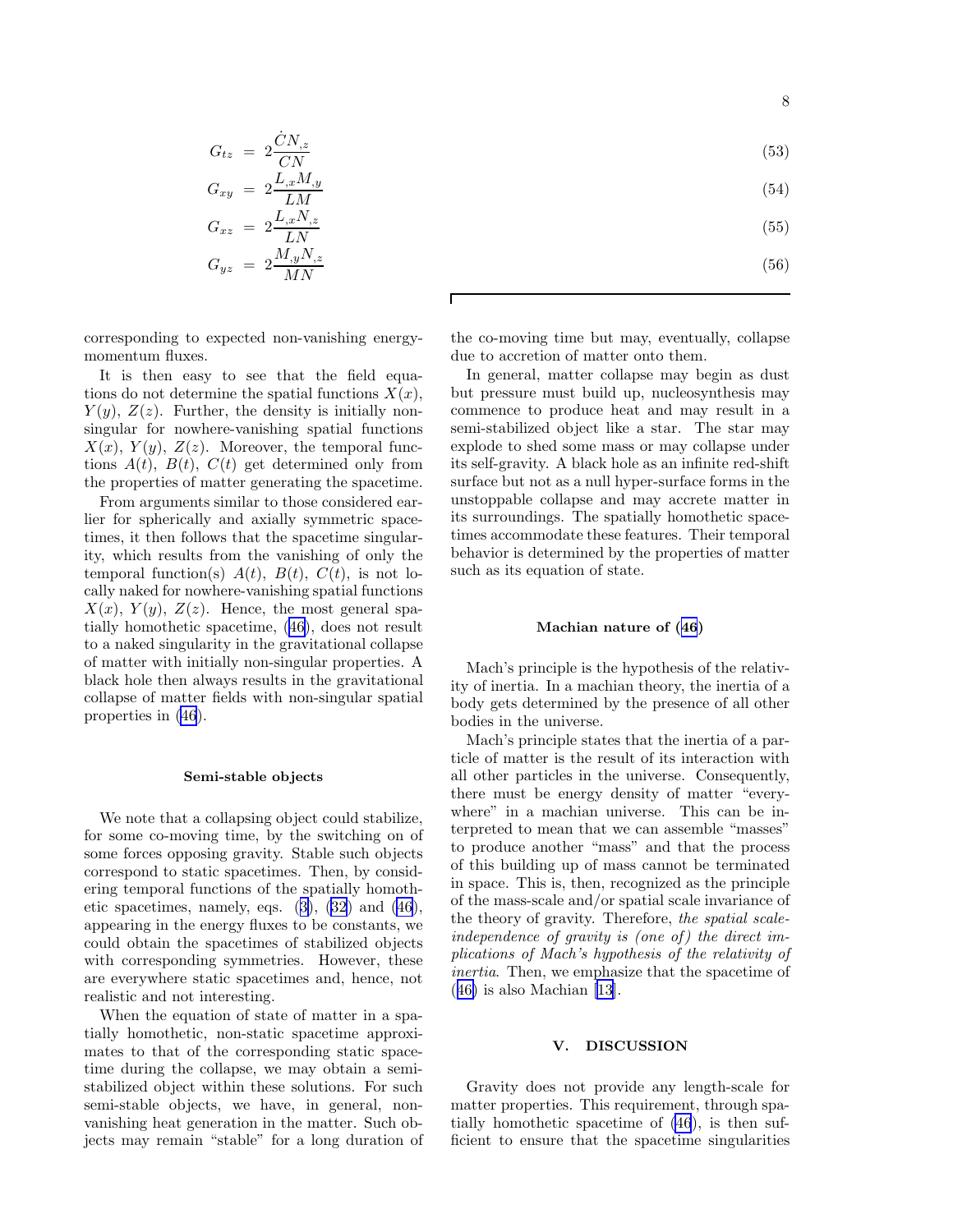are not visible to any observers in gravitational collapse of matter with initially non-singular spatial properties. Moreover, a spatially homothetic spacetime admits any equation of state for the matter generating it and, hence, such spacetimes satisfy the general requirements of astrophysical nature needed to be imposed on the gravitational collapse problem.

### Relation with previous results

We note that some indications already existed in the literature that point to some of the results or conclusions obtained here. For example, a result [[14\]](#page-10-0) belonging to this class is that a perfect fluid spacetime cannot admit a non-trivial homothetic Killing vector which is orthogonal to the fluid 4 velocityunless  $p = \rho$ . The spacetime of ([3\)](#page-2-0) admits ([2\)](#page-1-0) - a non-trivial, spatial homothetic Killing vector orthogonal to the fluid 4-velocity. Then, from ([11\)](#page-2-0) and [\(12](#page-2-0)), it follows that the equation of state for the matter when the time derivatives vanish is

$$
p = \frac{1}{y^2} \left( \frac{4}{\gamma^2 B^2} - \frac{2}{Y^2} \right) + \rho \tag{57}
$$

where B, Y and  $\gamma$  are constants. The equation of state for the matter in([3\)](#page-2-0) is (57) when the spacetime is static, in general. It is *uniquely*  $p = \rho$  since the constants can be chosen appropriately.

Another result [\[14](#page-10-0)] is that a non-flat vacuum spacetime can only admit a non-trivial homothetic Killing vector if that vector is neither null nor hyper-surface orthogonal. We interpret this result to mean that a vacuum spacetime can admit spatial homothetic Killing vectors.

There also are the following exceptional situations in which we need not demand the existence of spatial homothetic Killing vectors:

- The first one being the Friedmann-Lemaitre-Robertson-Walker (FLRW) solution. This spacetime corresponds to the homogeneous and isotropic matter distribution. Note that it admits only perfect fluid matter with any equation of state and that the equation of state determines its temporal evolution. This is also the degenerate metric limit of the general spatially homothetic spacetime [\(46](#page-6-0)). This spacetime need not admit any spatial homothetic Killing vectors.
- The second one is the case of vacuum space-<br>times. The vacuum spacetimes are not The vacuum spacetimes are not required to admit any spatial homothetic Killing vectors. When there is no matter in the spacetime, we do not impose any principle related to matter!

These exceptions arise primarily because the spacetime is either vacuum or has homogeneous and isotropic distribution of matter. In either situation, there is then no necessity for invoking the principle of no-length-scale for matter properties since it is implicitly satisfied by these spacetimes. Moreover, the FLRW spacetime is also the only non-static, perfect-fluid solution that is compatible with gravity not possessing any length-scale for matter inhomogeneities.

Further, the spacetimes admitting homothetic Killing vectors of the form

$$
(T, \bar{x}, \bar{y}, \bar{z}) \tag{58}
$$

or, combinations thereof, are contained with([46\)](#page-6-0) provided the transformations of([42\)](#page-6-0) - [\(44](#page-6-0)) leading to (58) are non-singular. (In [\[7](#page-10-0)], we provided the example of this type for spherically symmetric spacetimes. This has also been considered earlier in this paper.) It also generally follows that naked singularities can only arise in spacetimes for which these transformations are singular.

Hence, there are no spatially regular matter data which result into naked singularities as end states of gravitational collapse when spatial scaleinvariance is respected as our spherical, axisymmetric and general examples of spatially homothetic spacetimes show. Then, all spacetimes reducible to the given spatially homothetic metrics will not result into naked singularities for spatially non-singular, regular data of matter fields.

We must now address the issue of all other solutions of the Einstein field equations apart from the spatially homothetic spacetimes. In this connection, we note that solutions of the field equations obtained for any particular, specific, equation of state need not be reducible, under non-singular coordinate transformations, to spatially homothetic spacetimes for the same equation of state. We emphasize here that such solutions would be seen to violate the spatial scale-invariance of gravity.

However, solutions obtained for specific equation of state could, under restrictions, be reducible to the corresponding spatially homothetic forms, for example, the Vaidya or the Tolman-Bondi spacetimes. But, we must note that such solutions with specific equation of state apply only when the equation of state of the collapsing matter is that of the considered solution. Hence, these are, under applicable restrictions, only a part of the spatially homothetic spacetimes that apply to the entire gravitational collapse problem.

The important point is, however, that the spacetimes that are not reducible to spatially homotheticspacetimes, namely,  $(3)$ ,  $(32)$  $(32)$  and  $(46)$  $(46)$ , violate one of the basic properties - the spatial scale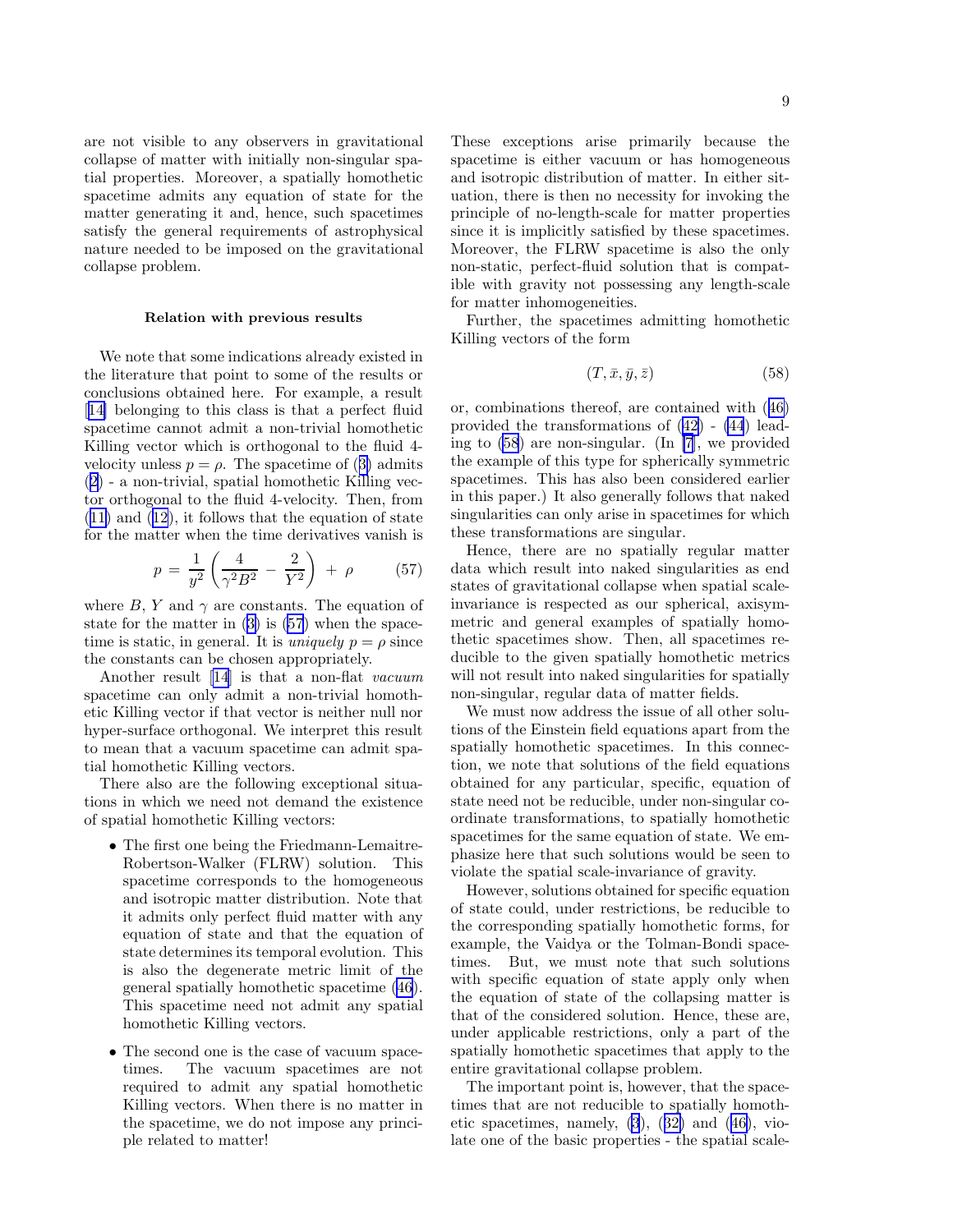invariance of gravity. As a result, even the regular initial data for the matter fields could lead, in such spacetimes, to naked singularities in some cases and to black holes in some others. Therefore, if the spatial scale-invariance is any basic property of gravity then, it is misleading to ask whether the regular initial data results in a naked singularity or a black hole as end state of collapse with complete disregard to this basic property of gravity. Further, if the spatial scale-invariance is any basic property of gravity then, the phenomenon of criticality in gravity [\[15\]](#page-10-0) must also be reexamined using the spatially homothetic spacetimes.

## Importance of spatial scale-independence of gravity

Some further remarks on the relevance of spatial scale-invariance and on solutions violating it.

The field equations of General Relativity were arrived at by demanding only that these reduce to the Newton-Poisson equation in the weak gravity limit[[16, 17\]](#page-11-0). But, the field equations of any theory of gravity should contain the entire weak gravity physics due to the applicability of the laws of weak gravity to any form of matter displaying any physical phenomena. These equations are only the formal equality of the appropriate tensor from the geometry and the energy-momentum tensor of matter. Therefore, the field equations could have been obtained by imposing the requirement that these reduce to the single "equation of the entire weak gravity physics".

However, there is no "single" equation for the "entire weak gravity physics" since we include different physical effects in an ad-hoc manner in the newtonian physics.

But, there can be a "single" spacetime containing the entire weak gravity physics. Therefore, we need a principle to identify such a solution of the field equations. In the weak field limit, the spatial scale-invariance is the freedom of specification of matter properties through three independent functions of the three spatial coordinates, in general. To be precise, we can assemble masses to produce another mass, of any desired spatial density distribution as well as of any size. Newtonian law of gravitation permits this even when other physical phenomena are considered together with that of gravitation.

The spatial scale-invariance is then the principle that could help us identify spacetimes containing the entire weak gravity physics. We have seen in this paper that this is indeed the case - the spatial scale invariance identifies([46\)](#page-6-0) as the single such spacetime. It has appropriate energy-momentum

fluxes, applicability to any form of matter and, hence, it contains the entire weak gravity physics.

Clearly, the spatial homothety allows us to distinguish between solutions that contain the entire weak gravity physics and those that do not. Spacetimes of the latter kind can only be of two types those containing a "special" part of the weak gravity physics or "never" any part of the weak gravity physics.

This is seen as follows. Vacuum spacetimes can never contain any part of the weak gravity physics. Newton's law of gravity and his laws of motion have no meaning for vanishing mass. In the same spirit, solutions for specific equation of state contain "special" part of the weak gravity physics since these apply to only considered type of matter. There may be matter solutions "never" containing any part of the weak gravity physics.

But, why are spacetimes containing "only a part" and "never" any part of the weak gravity physics "physically not-meaningful"? We appeal to observations to answer this question.

Any spatial scale is equivalent with an appropriate mass scale since the fundamental constants of the theory provide only the relation leading to the Schwarzschild radius. Then, the spatial scale-independence of gravity either breaks down at some scale or it holds at all scales. The breakdown of spatial scale invariance at some scale also implies then the break-down of mass scale. This means that we cannot assemble masses to form another mass. This signifies the break-down of the equivalence principle at that scale. Any such break down has not been observed to 1 part in  $10^{12}$  [[18\]](#page-11-0).

The equivalence principle and, hence, the spatial scale-invariance are then fundamental to the theory of gravity. The conclusion that the spacetimes obeying the spatial scale-invariance are the only physically meaningful solutions of the field equations is then inescapable. From our results here, the spacetime of([46\)](#page-6-0) is then the only physically meaningful spacetime.

Many puzzling features may result from the use of "physically not-meaningful" spacetimes. As an example, consider the requirement  $q_{tt} < 0$  for all if the spacetime that one obtains from the principle of equivalence[[19\]](#page-11-0). This requirement implies constraints on the energy-momentum tensor and, hence, on the forms of matter. But, at the newtonian level, the law of gravity holds for all forms of matter. This puzzling feature is a result of the use of physically not-meaningful spacetimes that have been used in such considerations[[20\]](#page-11-0). Similar puzzling features will also be obtainable in other theories of gravity if the spatial scale invariance is not respected. In the same spirit, the existence of naked singularities is an artefact of the use of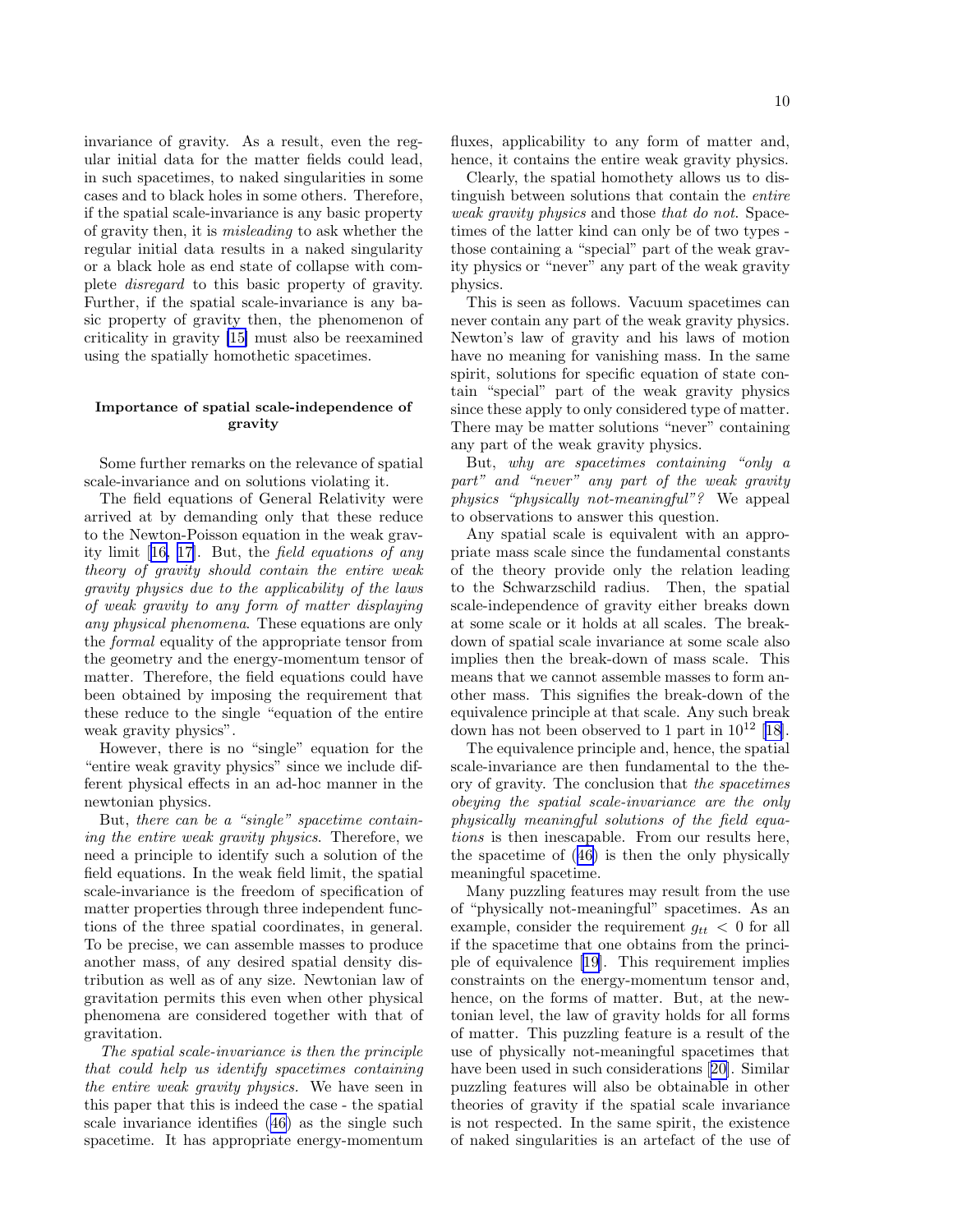<span id="page-10-0"></span>"physically not-meaningful" spacetimes.

Therefore, the situation with the solutions of the field equations of General Relativity is understandable only if we realize that the field equations are based only on the equivalence principle and do not incorporate the spatial scale-independence of gravity. In factuality, the newtonian law of gravitation gets replaced by the single spacetime of [\(46](#page-6-0)) that contains all of the weak gravity physics. But, spatial scale-independence needs to be separately imposed on the field equations to obtain it.

In retrospect, General Relativity replaces a "single" law of weak gravity - Newton's law - with a multiplicity of "laws of gravity" corresponding to many inequivalent spacetimes that are solutions of the field equations. It is therefore not surprising that it is only one spacetime, that of [\(46](#page-6-0)), that alone truly contains Newton's law, in its entirety, in the weak gravity limit. In order to identify this 'unique' spacetime, we need to impose the spatial homothety on the field equations because Newton's law is based on the spatial homothety while the field equations are more general. Why are spacetimes other than that of [\(46\)](#page-6-0) are to be considered "gravitationally not-meaningful" or "physically not-meaningful"? The reason is then directly related to the fact that some of the results obtained from such spacetimes will 'contradict' the corresponding results of the weak field theory. Further, the panorama offered by the universe at small and large spatial scales and also the experiments

- [1] Carr B J and Coley A A (1999) *Class. Quantum Grav.* 16, R31 - R71
- [2] Sedov L I (1967) *Similarity and Dimensional Methods in Mechanics* (New York: Academic Press)
- [3] Penrose R (1969) *Riv. Nuovo Cemento* 1 252
- [4] Wagh S M and Govinder K S (2001) *Class. Quantum Grav.* submitted. *Spherically symmetric, selfsimilar spacetimes*. [gr-qc/0112035](http://arxiv.org/abs/gr-qc/0112035) Pre-print No. - CIRI/01-swkg01
- [5] Wagh S M, Govender M, Govinder K S, Maharaj S D, Muktibodh P S and Moodley M (2001) *Class. Quantum Grav.* 18, 2147 - 2162
- [6] See Joshi P S (1993) *Global Aspects in Gravitation and Cosmology* (Oxford: Clarendon Press) and references therein
- [7] Wagh S M and Govinder K S (2001) *Phys. Rev. Lett.* submitted. *Naked singularities in spherically symmetric, self-similar spacetimes*. [gr](http://arxiv.org/abs/gr-qc/0112064)[qc/0112064](http://arxiv.org/abs/gr-qc/0112064) Pre-print No. - CIRI/01-swkg02
- [8] Wagh S M (2002) *Phys. Rev. D* submitted. *Spherical Gravtational Collapse and Accretion - Exact General Relativistic Description* [astro](http://arxiv.org/abs/astro-ph/0202054)[ph/0202054](http://arxiv.org/abs/astro-ph/0202054) Pre-print No. CIRI/02-smw02

related to the testing of the equivalence principle do not show the break-down of the spatial scaleinvariance of gravity at any scale.

In conclusion, the requirement that General Relativity as a theory of gravitation does not provide any length-scale for matter properties results in ([46\)](#page-6-0). This spatially homothetic spacetime does not possess a locally or globally naked singularity for spatially non-singular, regular initial data for matter fields. Hence, Cosmic Censorship[[21\]](#page-11-0) is equivalent to the statement that gravity does not provide any length-scale for matter properties. We have, in essence, provided also the proof of this statement here.

### Acknowledgements

It is a pleasure to thank Kesh Govinder for many stimulating discussions and useful collaborations. Many extensive and helpful discussions on various aspects of the Cosmic Censorship Hypothesis with Ravi Saraykar, Pradeep Muktibodh, Roy Maartens, Pankaj Joshi, Naresh Dadhich, Sushant Ghosh, Sanjay Jhingan and D. Leiter are also acknowledged. I also wish to thank D. Leiter for pointing out some useful references. Further, I am most grateful to Malcolm MacCallum for providing me the software SHEEP that has been used to perform the calculations presented here.

- [9] Wagh S M, Saraykar R V, Muktibodh P S and Govinder K S (2001) *Class. Quantum Grav.* submitted. Title: *Conformal Killing vectors in spherically symmetric, inhomogeneous, shear-free, separable metric spacetimes.* [gr-qc/0112033](http://arxiv.org/abs/gr-qc/0112033) Preprint No. CIRI/01-swrspmkg02
- [10] Wagh S M, Saraykar R V, Muktibodh P S and Govinder K S (2001) *Gen. Rel. Grav.* submitted. Title: *Spherical gravitational collape with heat flux and cosmic censrship* [gr-qc/0112034](http://arxiv.org/abs/gr-qc/0112034) Pre-print No. - CIRI/07-swpmkg
- [11] Wagh S M and Govinder K S (2002) *Spherically symmetric, self-similar gravitational collapse* in preparation. Pre-print No. - CIRI/01-swkg03
- [12] Wagh S M and Govinder K S (2002) *Phys. Rev. D - Rapid Communications* submitted. Title: *Axially symmetric, spatially homothetic spacetimes*  $gr-qc/0201018$  Pre-print No. - CIRI/01-swkg04
- [13] Wagh S M (2002) *Phys. Rev. D Brief Reports* submitted. Title: *Mach's Principle and Spatial Scale-Invariance of Gravity* [gr-qc/0202005](http://arxiv.org/abs/gr-qc/0202005) Preprint No. - CIRI/02-smw03
- [14] McIntosh C B G (1975) *Gen. Rel. Grav.* 7 199
- [15] Choptuik, M (1993) *Phys. Rev. Lett.* 70 9